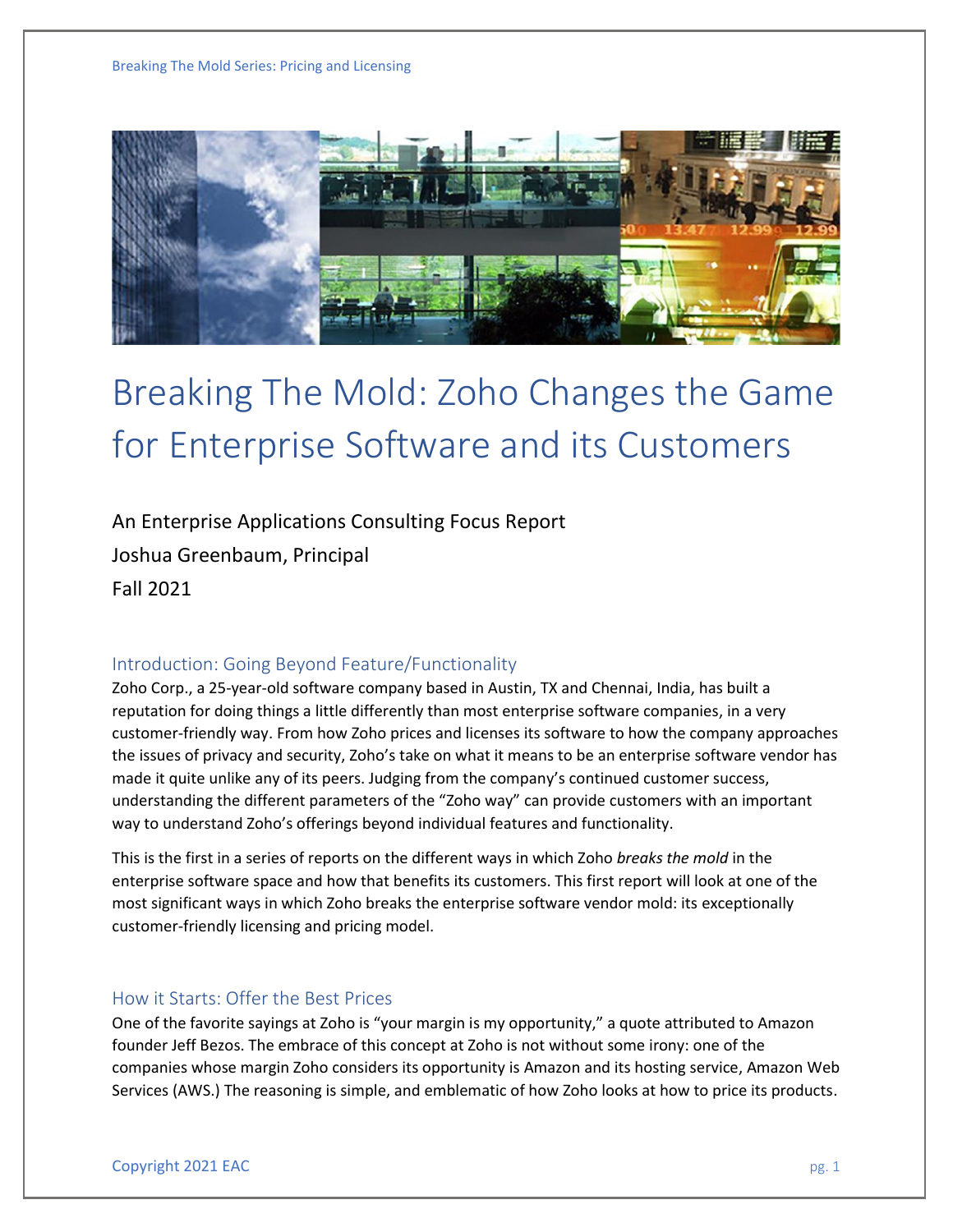AWS makes a large profit on hosting SaaS software for vendors, so what if Zoho were to host its own software in its own data centers, eliminate the platform as a profit-making line item, and pass the savings to the customer?

This is just one example of the customer-centric approach to pricing and licensing that permeates Zoho's thinking. While undeniably a company that aspires to be successful and profitable, that success doesn't have to be part of a zero-sum game Zoho plays with its customers. "Just because there is money to be taken doesn't mean we have to extract it," said Raju Vegesna, Chief Evangelist at Zoho. Vegesna likens Zoho's approach to big box retailer Costco. "Don't get greedy, and offer the best prices to the customer."

### Add Innovative Licensing… and a Broad Suite of Functionality

This mentality extends to the licensing regime at Zoho, which deviates from the rest of the industry by allowing customers to cancel a contract or lower the number of users under contract without paying penalties or incurring hidden costs. The reason is simple, according to Vegesna: requiring a customer to stay in a business relationship it finds unsatisfactory is simply not part of how a company should do business. "We don't force a user agreement on the customers," Vegesna said. "If they're not happy and they want to cancel, we say 'you can cancel.'"

The low price and customer-friendly licensing terms is an approach best seen in the company's Zoho One product suite, which offers an ever-increasing number of applications (there are currently more than 45 individual apps in Zoho One), all based on a single platform and data model. Under the hood is Zoho's flagship CRM product, as well as apps that cover analytics, finance, project management, invoicing and expense management, a suite-within-a-suite of productivity apps, and its low-code development tool, Creator.

The entire suite is available for \$37 per user per month, if every user in the company is given a license for Zoho One. For companies that don't think they're ready to make that commitment, Zoho One can be licensed for \$90 per user per month. By contrast, most competitors price much higher, with professional sales tools selling in the range of \$60-\$120 per user per month – for a single tool. Bundling some reasonable subset of the functionality in Zoho One (no other vendor offers a comparable range of functionality in a single suite) could easily cost ten times more, and that's without the special charges for "device licenses," data storage, and integration costs that predominate the market.

This pricing and licensing strategy, needless to say, is a big hit with customers. "It's very straightforward, there's not a lot of hidden costs. What you see is what you get," said Julie Doris, director of sales operations at Rain for Rent, which is headquartered in California and provides solutions that store and transport water and other liquids for commercial companies nationwide.

Rain for Rent, like many Zoho One customers, came across Zoho when it was looking for a way to replace an overly customized and complex CRM system that was expensive and not providing a good return on the company's investment. Fixing that problem with another CRM product would mean a full reimplementation, and Rain for Rent's management had no appetite for another long, expensive implementation process or a high per user cost. "One of the concerns of the leadership was the total cost" associated with some of the major CRM brands, Doris added. The pricing and simplicity of Zoho "made the internal sale very effective," Doris added.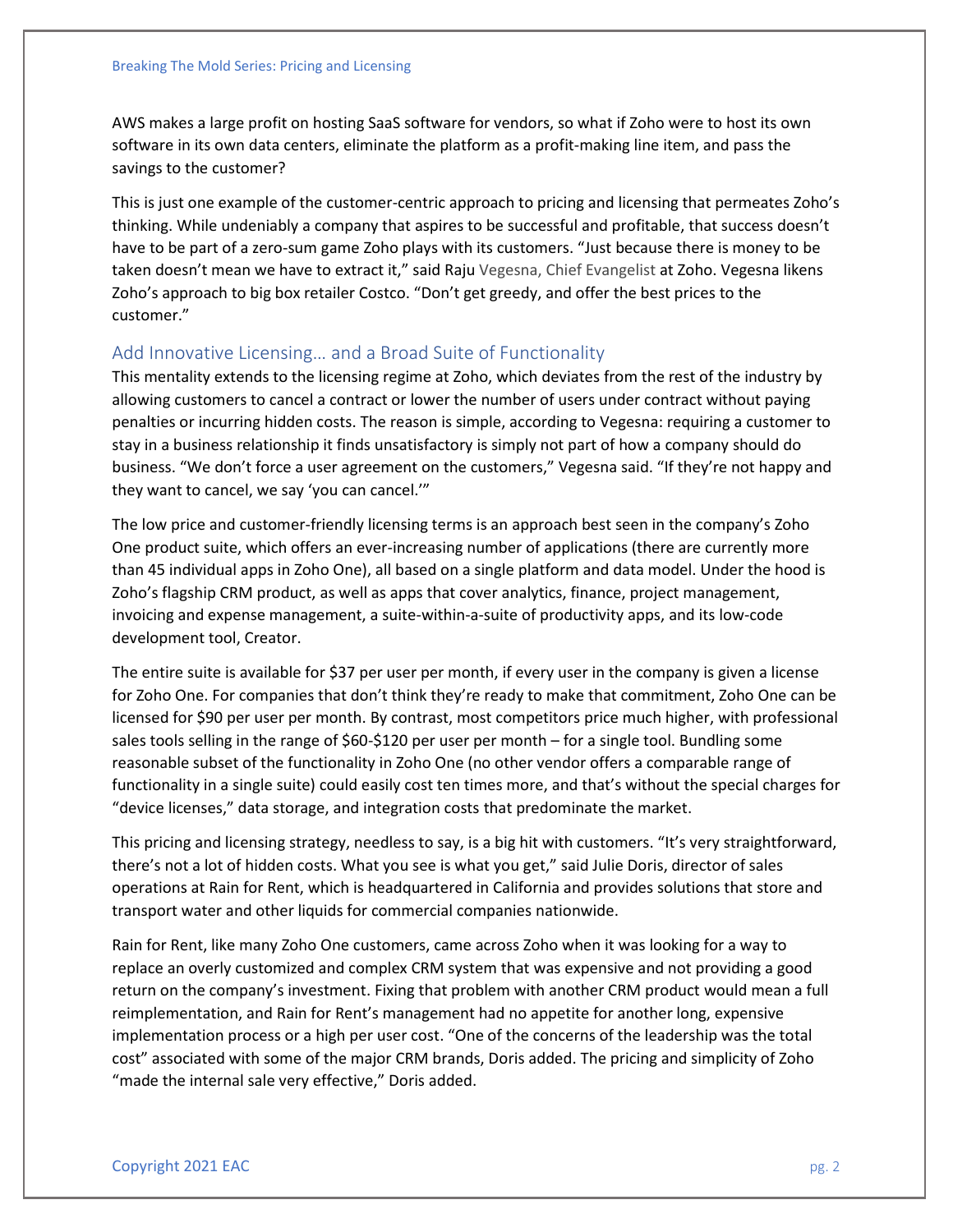For Purolite, Inc., a high-performance resin manufacturer and supplier based in King of Prussia, PA, the ability to support CRM and a wide range of other requirements was what drew the company the Zoho, according to Amanda Dolan-Riddle, the CRM integration manager at Purolite. The company was looking to create an internal company website to support a range of different functions, and the main option on the table would have entailed an expensive, custom implementation project. "Zoho gave us this out-ofthe-box product we could do everything in" while eliminating the need for "a ton of subscriptions" for other SaaS products, Dolan-Riddle explained. "This was a no brainer: let's not pay someone else when we can use Zoho and get all these great features. The functionality we get pays for itself."

#### Happy Customers, No Compromises

The return on investment enjoyed by Zoho customers typically comes without the sense that users have to compromise on their CRM and other requirements by using Zoho, despite the dramatic differences in overall cost between Zoho and its competitors. Indeed, the broad range of functionality provided by Zoho One has allowed companies like Rain for Rent to both expand the footprint of Zoho across the company and meet most if not all of the different departments' needs at the same time. "I haven't found anything that I want to do that I can't do," Doris said. "I don't feel like it's a compromise."

The integration of all that functionality at Purolite under a single product has made administering the rollout of Zoho One extremely easy, starting with the fact that there's a single contract to hold instead of multiple contracts for individual products, Dolan-Riddle said. Having so much functionality under the Zoho One umbrella means that Dolan-Riddle can now work with other departments to streamline processes and add workflows – using Zoho Flow – in order to further automate tasks that users were formerly trying to "automate" using email, all while maintaining enterprise-wide visibility into Zoho's use across the company. "I can manage my 500 users in the admin panel of Zoho," Dolan-Riddle added.

### Behind the Scenes: How Zoho Does It

There are several important reasons why Zoho can so effectively disrupt the world of enterprise software pricing and licensing. The most important is that Zoho has developed its software from the ground up, based on a common data model and user experience. The company eschews mergers and acquisitions, which means this broad suite of products does not come with a hidden integration burden that requires customers or their service partners to be responsible for stitching Zoho's applications together. This is a major different in the market: burdening customers with the need to integrate a vendor's product line is something that has been standard operating procedure in the enterprise software space for decades. In addition, Zoho is privately held, and has no outside investors. This frees the company from the quarterly profits-at-all-costs mentality of the public stock markets, allowing Zoho to take the long view that puts customer out front, instead of investors.

The products are hosted in Zoho's own data centers, which lowers the overall infrastructure cost to Zoho – to the detriment of an AWS or other hyperscaler that would take their share of the margin for themselves. Using its own data centers also allows Zoho to design its software and services in such a way as to provide an additional level of efficiency in the operations of its applications in the cloud. And with control over the entire stack, from raw metal up to the infrastructure, the security policies, and the enterprise applications themselves, Zoho can continuously optimize the platform and the efficiency of the applications.